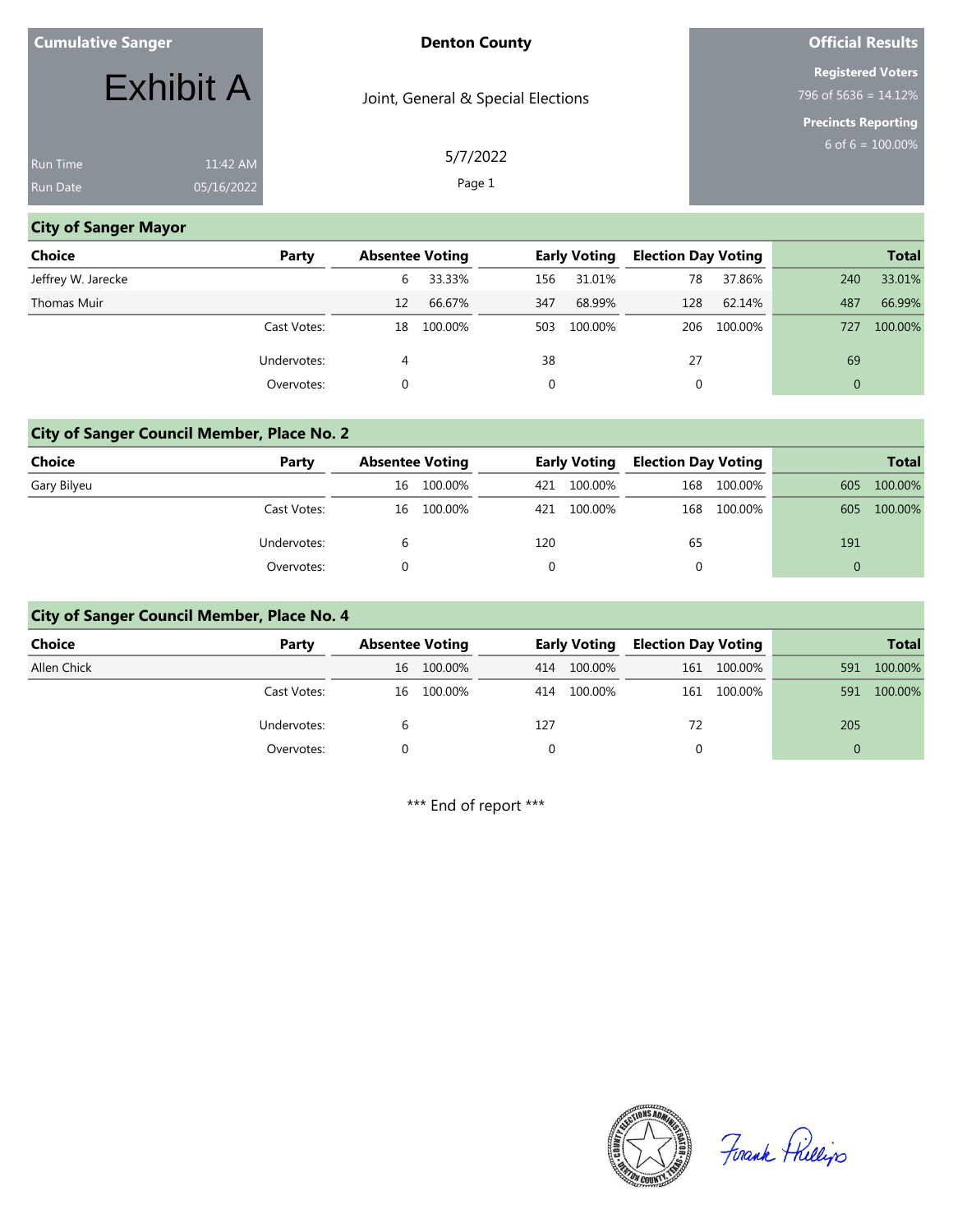| <b>Canvass Sanger</b>                                        | <b>Exhibit A</b><br><b>Denton County</b> | <b>Official Results</b>    |  |  |
|--------------------------------------------------------------|------------------------------------------|----------------------------|--|--|
|                                                              |                                          | <b>Registered Voters</b>   |  |  |
|                                                              |                                          | 796 of $5636 = 14.12\%$    |  |  |
|                                                              | Joint, General & Special Elections       | <b>Precincts Reporting</b> |  |  |
| 12:01 PM<br><b>Run Time</b><br>05/16/2022<br><b>Run Date</b> | 5/7/2022<br>Page 1                       | $6$ of $6 = 100.00\%$      |  |  |

# **City of Sanger Mayor**

| <b>Precinct</b> | Jeffrey W. Jarecke | <b>Thomas Muir</b> | Cast Votes  | Undervotes     | Overvotes      | Absentee Voting Ballots Cast | Early Voting Ballots Cast | Election Day Voting Ballots Cast | Cast<br><b>Total Ballots</b> | Registered Voters | Turnout Percentage |
|-----------------|--------------------|--------------------|-------------|----------------|----------------|------------------------------|---------------------------|----------------------------------|------------------------------|-------------------|--------------------|
| 1001            | 55                 | 111                | 166         | 10             | $\mathbf 0$    | 10                           | 123                       | 43                               | 176                          | 1,019             | 17.27%             |
| 1002            | 6                  | 11                 | 17          | $\overline{2}$ | $\mathbf 0$    | $\mathbf{1}$                 | 14                        | 4                                | 19                           | 213               | 8.92%              |
| 1003            | 30                 | 79                 | 109         | $\overline{7}$ | $\mathbf 0$    | 6                            | 80                        | 30                               | 116                          | 1,120             | 10.36%             |
| 1004            | 149                | 286                | 435         | 50             | $\overline{0}$ | 5 <sub>5</sub>               | 324                       | 156                              | 485                          | 3,284             | 14.77%             |
| 9100            | $\mathbf 0$        | $\mathbf 0$        | $\mathbf 0$ | $\mathbf 0$    | $\mathbf 0$    | $\boldsymbol{0}$             | $\boldsymbol{0}$          | $\mathbf 0$                      | $\mathbf 0$                  | $\mathbf 0$       | 0.00%              |
| 9101            | $\mathbf 0$        | $\mathbf 0$        | $\mathbf 0$ | $\mathbf 0$    | $\mathbf 0$    | $\mathbf 0$                  | $\mathbf 0$               | $\mathbf 0$                      | $\mathbf 0$                  | $\overline{0}$    | 0.00%              |
| <b>Totals</b>   | 240                | 487                | 727         | 69             | $\mathbf 0$    | 22                           | 541                       | 233                              | 796                          | 5,636             | 14.12%             |



Firank Fhillips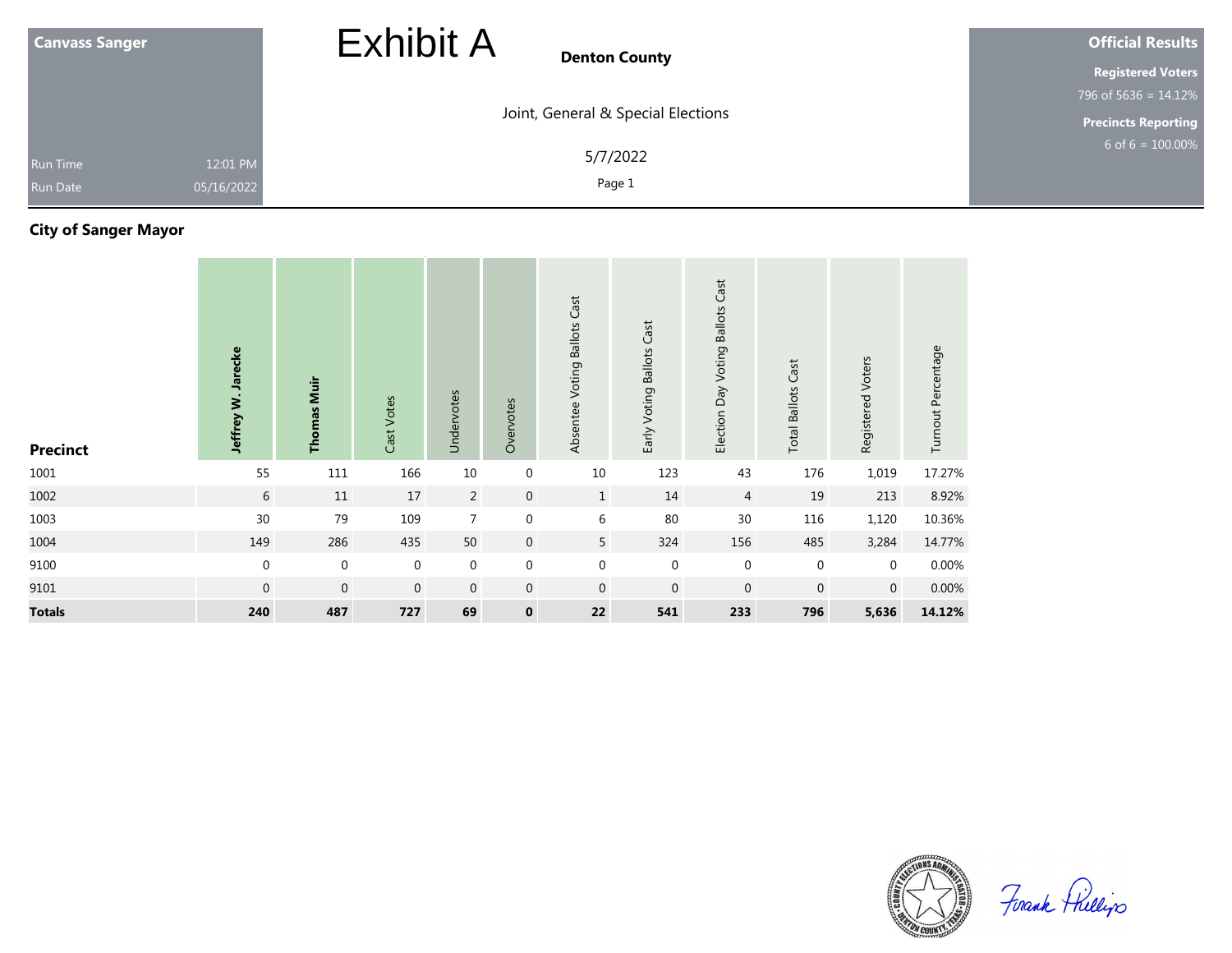| <b>Canvass Sanger</b>                                 | <b>Denton County</b>               | <b>Official Results</b>    |  |  |
|-------------------------------------------------------|------------------------------------|----------------------------|--|--|
|                                                       |                                    | <b>Registered Voters</b>   |  |  |
|                                                       |                                    | 796 of 5636 = $14.12\%$    |  |  |
|                                                       | Joint, General & Special Elections | <b>Precincts Reporting</b> |  |  |
| 12:01 PM<br>Run Time<br>05/16/2022<br><b>Run Date</b> | 5/7/2022<br>Page 2                 | 6 of $6 = 100.00\%$        |  |  |

## **City of Sanger Council Member, Place No. 2**

| <b>Precinct</b> | Gary Bilyeu      | Cast Votes   | Undervotes     | Overvotes        | Absentee Voting Ballots Cast | Early Voting Ballots Cast | Election Day Voting Ballots Cast | <b>Total Ballots Cast</b> | Registered Voters | Turnout Percentage |
|-----------------|------------------|--------------|----------------|------------------|------------------------------|---------------------------|----------------------------------|---------------------------|-------------------|--------------------|
| 1001            | 138              | 138          | 38             | $\boldsymbol{0}$ | 10                           | 123                       | 43                               | 176                       | 1,019             | 17.27%             |
| 1002            | 16               | 16           | $\overline{3}$ | $\mathbf{0}$     | $\mathbf{1}$                 | 14                        | $\overline{4}$                   | 19                        | 213               | 8.92%              |
| 1003            | 96               | 96           | 20             | $\boldsymbol{0}$ | 6                            | 80                        | 30                               | 116                       | 1,120             | 10.36%             |
| 1004            | 355              | 355          | 130            | $\,0\,$          | 5                            | 324                       | 156                              | 485                       | 3,284             | 14.77%             |
| 9100            | $\pmb{0}$        | $\mathbf 0$  | $\mathbf 0$    | $\boldsymbol{0}$ | $\boldsymbol{0}$             | $\mathbf{0}$              | $\mathbf 0$                      | $\mathbf 0$               | $\mathbf 0$       | 0.00%              |
| 9101            | $\boldsymbol{0}$ | $\mathbf{0}$ | $\mathbf 0$    | $\mathbf 0$      | $\mathbf 0$                  | $\mathbf 0$               | $\mathbf{0}$                     | $\mathbf{0}$              | $\mathbf 0$       | 0.00%              |
| <b>Totals</b>   | 605              | 605          | 191            | $\pmb{0}$        | 22                           | 541                       | 233                              | 796                       | 5,636             | 14.12%             |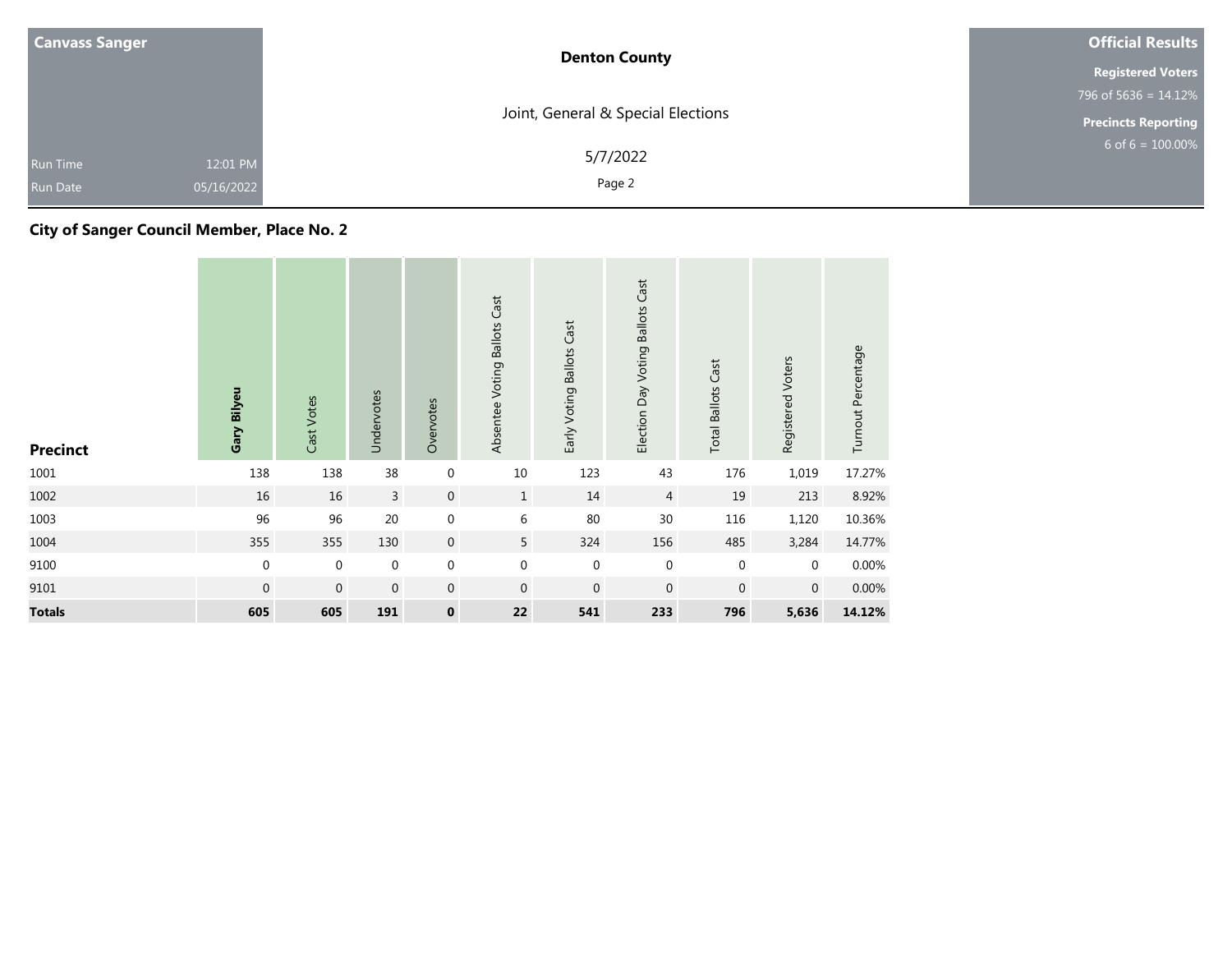| <b>Canvass Sanger</b>                                 | <b>Denton County</b>               | <b>Official Results</b>    |  |  |
|-------------------------------------------------------|------------------------------------|----------------------------|--|--|
|                                                       |                                    | <b>Registered Voters</b>   |  |  |
|                                                       |                                    | 796 of 5636 = $14.12\%$    |  |  |
|                                                       | Joint, General & Special Elections | <b>Precincts Reporting</b> |  |  |
| 12:01 PM<br>Run Time<br>05/16/2022<br><b>Run Date</b> | 5/7/2022<br>Page 3                 | 6 of $6 = 100.00\%$        |  |  |

## **City of Sanger Council Member, Place No. 4**

| <b>Precinct</b> | <b>Allen Chick</b> | Cast Votes       | Undervotes   | Overvotes        | Absentee Voting Ballots Cast | Early Voting Ballots Cast | Election Day Voting Ballots Cast | <b>Total Ballots Cast</b> | Registered Voters | Turnout Percentage |
|-----------------|--------------------|------------------|--------------|------------------|------------------------------|---------------------------|----------------------------------|---------------------------|-------------------|--------------------|
| 1001            | 135                | 135              | 41           | $\boldsymbol{0}$ | 10                           | 123                       | 43                               | 176                       | 1,019             | 17.27%             |
| 1002            | 16                 | 16               | $\mathsf{3}$ | $\mathbf{0}$     | $\mathbf{1}$                 | 14                        | $\overline{4}$                   | 19                        | 213               | 8.92%              |
| 1003            | 98                 | 98               | 18           | $\boldsymbol{0}$ | 6                            | 80                        | 30                               | 116                       | 1,120             | 10.36%             |
| 1004            | 342                | 342              | 143          | $\,0\,$          | 5                            | 324                       | 156                              | 485                       | 3,284             | 14.77%             |
| 9100            | $\boldsymbol{0}$   | $\boldsymbol{0}$ | $\mathbf 0$  | $\boldsymbol{0}$ | $\boldsymbol{0}$             | $\mathbf 0$               | $\mathbf 0$                      | $\mathbf 0$               | $\mathbf 0$       | 0.00%              |
| 9101            | $\mathbf 0$        | $\mathbf{0}$     | $\mathbf 0$  | $\boldsymbol{0}$ | $\mathbf 0$                  | $\mathbf{0}$              | $\mathbf{0}$                     | $\mathbf 0$               | $\overline{0}$    | 0.00%              |
| <b>Totals</b>   | 591                | 591              | 205          | $\pmb{0}$        | 22                           | 541                       | 233                              | 796                       | 5,636             | 14.12%             |